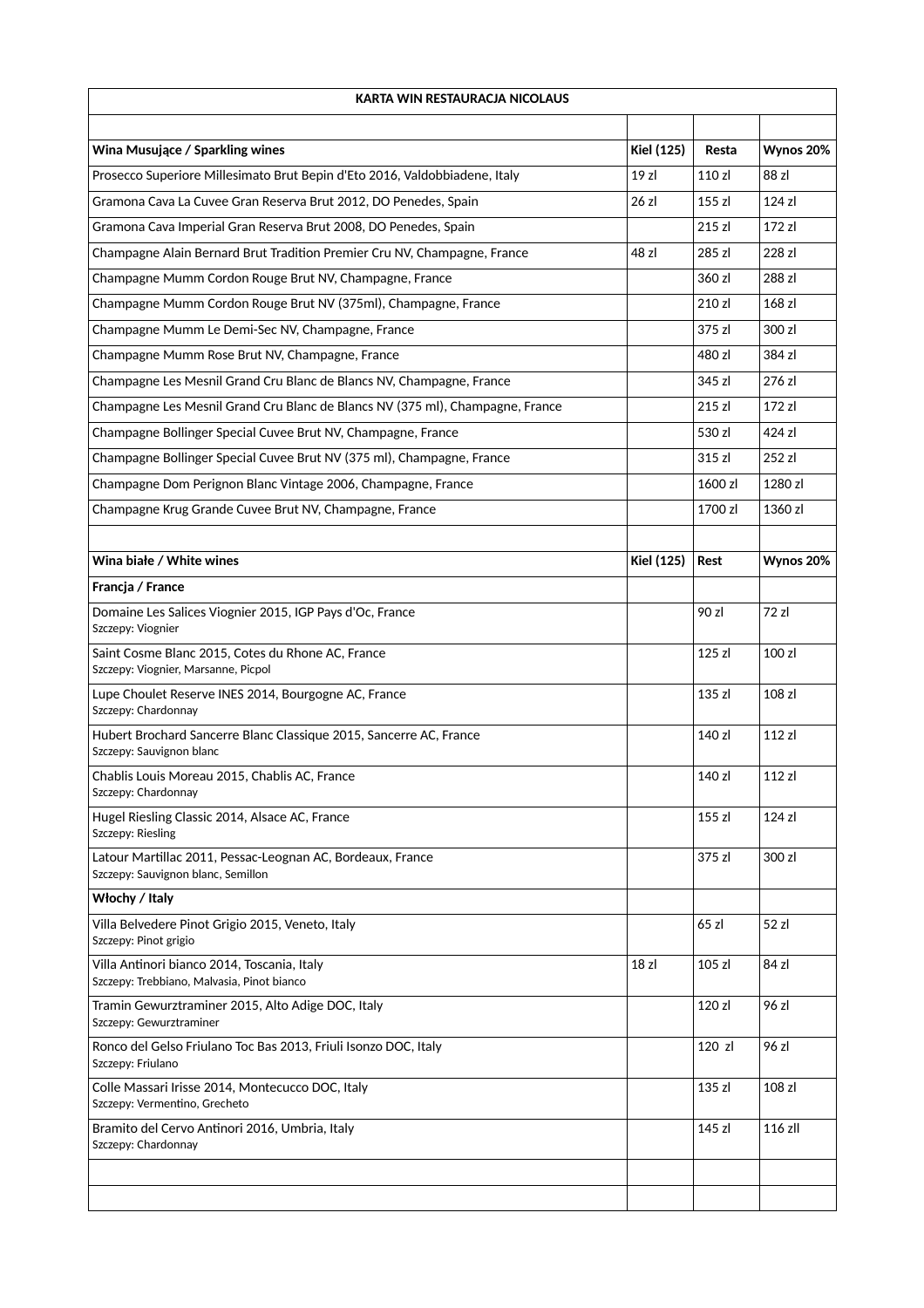| Hiszpania / Spain                                                                                            |                   |        |           |
|--------------------------------------------------------------------------------------------------------------|-------------------|--------|-----------|
| Pazo de Seoane Rosal 2015, DO Rias Baixas, Spain<br>Szczepy: Albarino, Treixadura, Loureiro, Caino blanco    | 16 zl             | 95 zl  | 76 zl     |
| Vina Pomal blanco 2012, DOC Rioja, Spain<br>Szczepy: Viura Malvasia                                          |                   | 99 zl  | 80 zl     |
| Niemcy / Germany                                                                                             |                   |        |           |
| Riesling Spatlese Niersteiner Gutes Domtal 2015, Rheinhessen, Germany<br>Szczepy: Riesling off-dry           |                   | 70 zl  | 56 zl     |
| Riesling Ulrich Langgut 2015, Mosel, Germany<br>Szczepy: Riesling dry                                        |                   | 80 zl  | 64 zl     |
| Portugalia / Portugal                                                                                        |                   |        |           |
| Verde Quinta de Linhares Loureiro 2015, Vinho Verde DOC, Portugal<br>Szczepy: Loureiro                       |                   | 70 zl  | 56 zl     |
| Austria / Austria                                                                                            |                   |        |           |
| Pfaffl Gruner Veltliner Zeiseneck 2015, Weinviertel DAC, Austria<br>Szczepy: Gruner Veltliner                |                   | 99 zl  | 80 zl     |
| Argentyna / Argentina                                                                                        |                   |        |           |
| Piedra Negra Reserva Chardonnay 2015, Mendoza, Argentina<br>Szczepy: Chardonnay                              |                   | 110 zl | 88 zl     |
| Chile / Chile                                                                                                |                   |        |           |
| Terrunyo Sauvignon blanc Concha y Toro 2015, Cachapoal Valley, Chile<br>Szczepy: Sauvignon blanc             |                   | 195 zl | 156 zl    |
| Clos de Lolol blanco Lurton 2015, Lolol Valley, Chile<br>Szczepy: Chardonnay, Sauvignon blanc                |                   | 205 zl | 164 z1    |
| Nowa Zelandia / New Zealand                                                                                  |                   |        |           |
| Eight Point by Invivo Sauvignon Blanc 2016, Marlborough, New Zealand<br>Szczepy: Sauvignon blanc             | 15 z <sub>l</sub> | 85 zl  | 68 zl     |
| USA / USA                                                                                                    |                   |        |           |
| Seaglass Chardonnay 2014, California, USA<br>Szczepy: Chardonnay                                             |                   | 90 zl  | 72 zl     |
|                                                                                                              |                   |        |           |
| Wina różowe / Rose wines                                                                                     | <b>Kiel (125)</b> | Rest   | Wynos 20% |
| Cune Rosado 205, DOC Rioja, Spain<br>Szczepy: Tempranillo                                                    | 13 zl             | 75 zl  | 60 zl     |
| Cipresseto Rosato Antinori, IGT Toscana, Italy<br>Szczepy: Sangiovese                                        |                   | 85 zl  | 68 zl     |
| Wina czerwone / Red wines                                                                                    | <b>Kiel (125)</b> | Rest   | Wynos 20% |
| Francja / France                                                                                             |                   |        |           |
| Francois Lurton Villa Garros Bordeaux Merlot 2014, Bordeaux, France<br>Szczepy: Merlot                       |                   | 80 zl  | 64 zl     |
| Jaboulet Cotes du Rhone Paralel 45 2014, Rhone Valley, France<br>Szczepy: Grenache, Syrah                    |                   | 105 zl | 84 zl     |
| Lupe Cholet Bourgogne Hautes-Cotes de Nuits 2013, Burgundy, France<br>Szczepy: Pinot Noir                    |                   | 160 zl | 140 zl    |
| Le Carillon de Rouget 2011, Bordeaux-Pomerol, France<br>Szczepy: Merlot, Cabernet franc, Cabernet sauvignon  |                   | 265 zl | 212 zl    |
| Marquis de Calon 2011, Bordeaux-Saint Estephe, France<br>Szczepy: Cabernet Sauvignon, Cabernet Franc, Merlot |                   | 270 zl | 216 zl    |
| M. de Marquis de Terme 2011, Bordeaux-Margaux, France<br>Szczepy: Cabernet Sauvignon, Cabernet Franc, Merlot |                   | 280 zl | 224 zl    |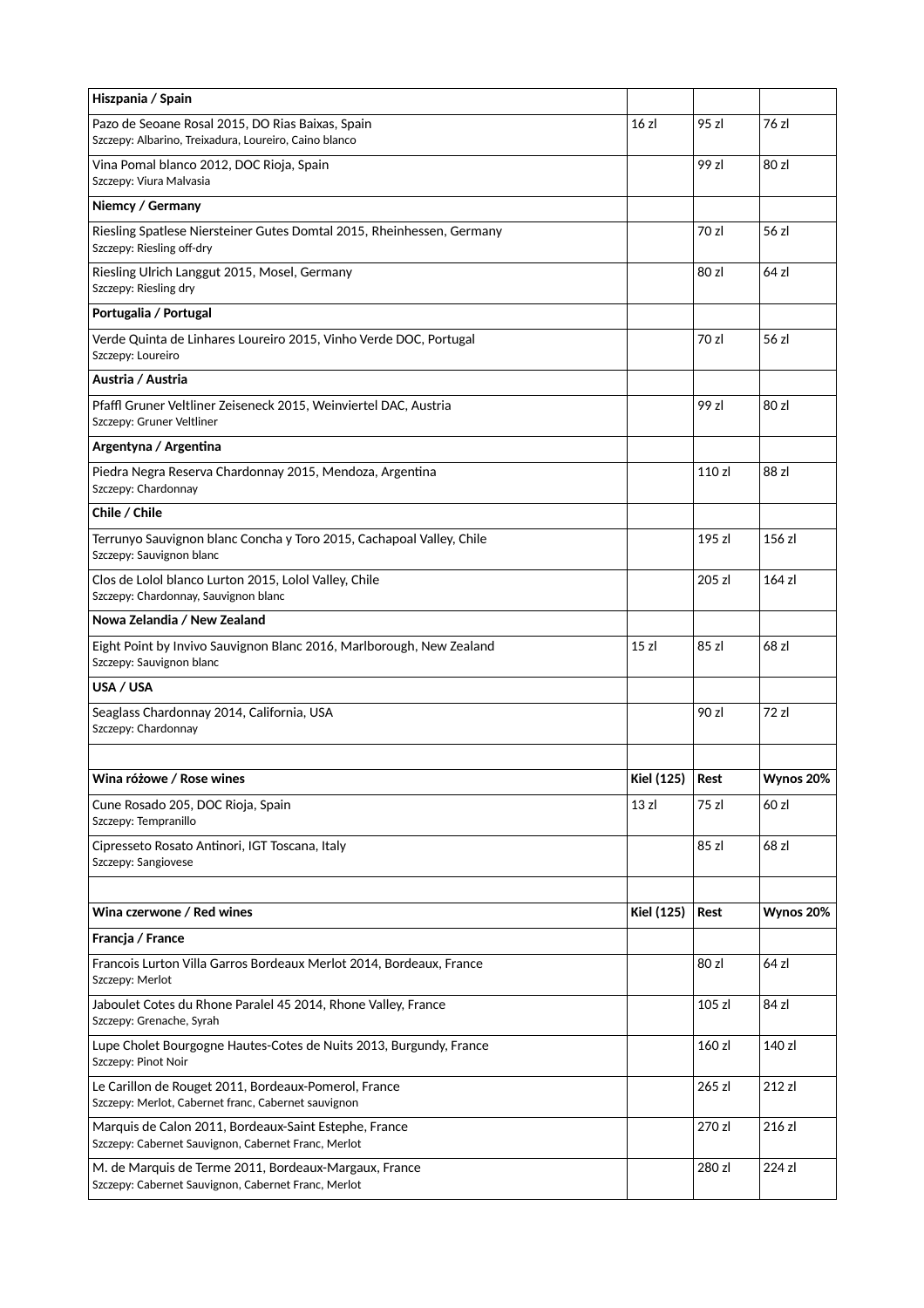| Chateau les Landes de Cach 2010, Bordeaux-Pauillac, France<br>Szczepy: Cabernet Sauvignon, Cabernet Franc, Merlot          |                   | 300 zl | 240 zl |
|----------------------------------------------------------------------------------------------------------------------------|-------------------|--------|--------|
| Le Petit Caillou 2011, Bordeaux-Saint Julien, France<br>Szczepy: Cabernet Sauvignon, Cabernet Franc, Merlot                |                   | 310 zl | 248 zl |
| Jaboulet Chateauneuf du Pape Les Cedres 2010, Rhone Valley, France<br>Szczepy: Grenache, Syrah                             |                   | 310 zl | 248 zl |
| Wlochy / Italy                                                                                                             |                   |        |        |
| Gran Mauro Primitivo 2015, Apulia, Italy<br>Szczepy: Primitivo                                                             |                   | 75 zl  | 60 zl  |
| Firriato Chiaramonte Nero d'Avola 2013, Sicilia, Italy<br>Szczepy: Nero d'Avola                                            |                   | 95 zl  | 76 zl  |
| Preare Ripasso Valpolicella DOC Classico Superiore 2014, Veneto, Italy<br>Szczepy: Corvina, Rondinella, Molinara           |                   | 120 zl | 96 zl  |
| Firriato La Corte del Maharaja Syrah-Frappato 2013, Sicilia, Italy<br>Szczepy: Syrah, Frappato                             |                   | 120 zl | 96 zl  |
| Colle Massari Montecucco Rosso Riserva DOC 2013, Toscana, Italy<br>Szczepy: Sangiovese, Cabernet Sauvignon                 |                   | 130 zl | 104 zI |
| Villa Antinori rosso 2015, Toscana, Italy<br>Szczepy: Sangiovese, Cabernet sauvignon, Cabernet franc, Merlot               | 27 zl             | 160 zl | 128 zI |
| Tolaini Al Passo IGT Rosso 2012, Toscana, Italy<br>Szczepy: Sangiovese, Merlot                                             |                   | 165 zl | 132 zl |
| Vietti Nebbiolo Perbaco 2013, Langhe, Italy<br>Szczepy: Nebbiolo                                                           |                   | 180 zl | 144 zl |
| Querciabella Chianti Classico DOCG 2014, Toscana, Italy<br>Szczepy: Sangiovese                                             |                   | 185 zl | 148 zl |
| Preare Amarone Della Valpolicella Classico DOCG 2013, Veneto, Italy<br>Szczepy: Corvina, Rondinella, Molinara              |                   | 260 zl | 208 zl |
| Hiszpania / Spain                                                                                                          |                   |        |        |
|                                                                                                                            |                   |        |        |
| Vina Real Crianza 2013, DOC Rioja, Spain<br>Szczepy: Tempranillo, Garnacha, Graciano, Mazuelo                              |                   | 90 zl  | 72 zl  |
| Campos Goticos Roble 2014, DO Ribera del Duero, Spain<br>Szczepy: Tinta del Pais                                           | 16 zl             | 95 zl  | 76 zl  |
| Vina Real Reserva 2010, DOC Rioja, Spain<br>Szczepy: Tempranillo, Garnacha, Graciano, Mazuelo                              |                   | 155 zl | 124 z  |
| Aster Crianza 2012, DO Ribera del Duero, Spain<br>Szczepy: Tinta del Pais                                                  |                   | 170 zl | 136 zl |
| Mas Alta Cirerets 2009, DOC Priorat, Spain<br>Szczepy: Carinena, Garnacha                                                  |                   | 285 zl | 228 zl |
| Portugalia / Portugal                                                                                                      |                   |        |        |
| Quinta da Levandeira do Roncao Reserva 2009, Douro DOC, Portugal<br>Szczepy: Touriga nacional, Touriga franca, Tinta roriz |                   | 165 zl | 132 zl |
| Argentyna / Argentina                                                                                                      |                   |        |        |
| Piedra Negra Malbec Reserva 2014, Mendoza, Argentina<br>Szczepy: Malbec                                                    |                   | 140 zl | 112 zl |
| Septima Obra Gran Reserva 2012, Mendoza, Argentina<br>Szczepy: Malbec, Cabernet sauvigon, Tannat                           |                   | 185 zl | 148 zl |
| Chile / Chile                                                                                                              |                   |        |        |
| Hacienda Araucano Carmenere Reserva 2015, Colchagua Valley, Chile<br>Szczepy: Carmenere                                    | 17 z <sub>l</sub> | 100 zl | 80 zl  |
| Clos de Lolol tinto Lurton 2013, Lolol Valley, Chile<br>Szczepy: Carmenere, Cabernet sauvignon, Syrah, Cabernet franc      |                   | 205 zl | 164 zl |